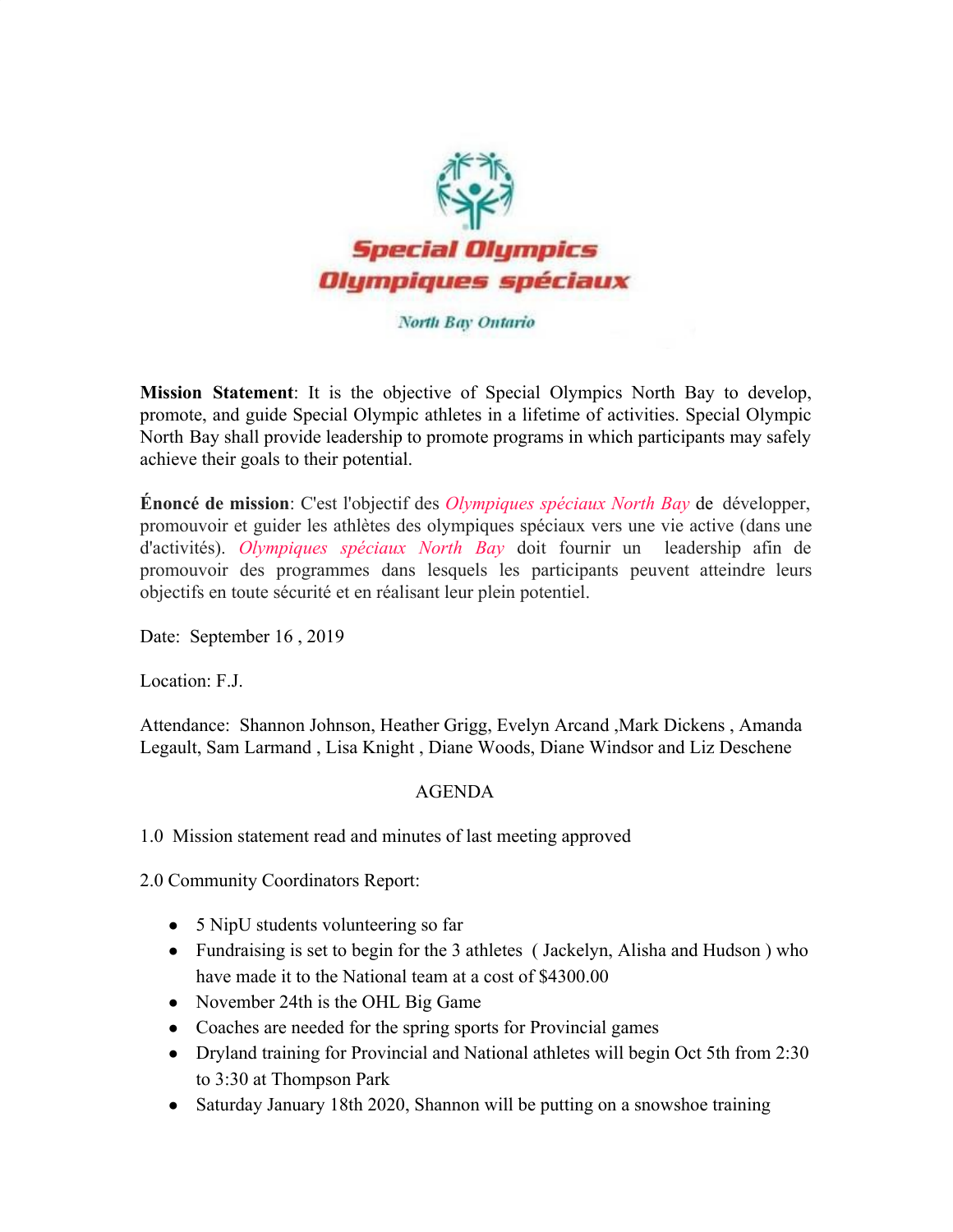clinic for the National team.Lots of help and brainstorming needed !!!

- Santa Claus Parade will be held November 17th and Shannon will partner with Best Buddies again this year
- 3.0 Community Fundraiser Report:
	- Mark to research a Duck race fundraising event and will present at next meeting
	- Sometime in April we will host another Paint Night at the West Ferris arena where we can run the canteen and sell 50/50 tickets

4.0 Media Relations Report:

• New photo of Provincial bowlers sent to media after last photo pulled due to other out of town athletes being named in the photo without prior consent

5.0 Registrar's Report:

● Heather updated athlete lists

## 6.0 Treasurer's Report:

• Account balances as of August 31, 2019 GENERAL: \$14,945.19 TRUST: \$1806.35

7.0 Sports Update

 MONDAY : Powerlifting TUESDAY : Basketball THURSDAY : Floor Hockey